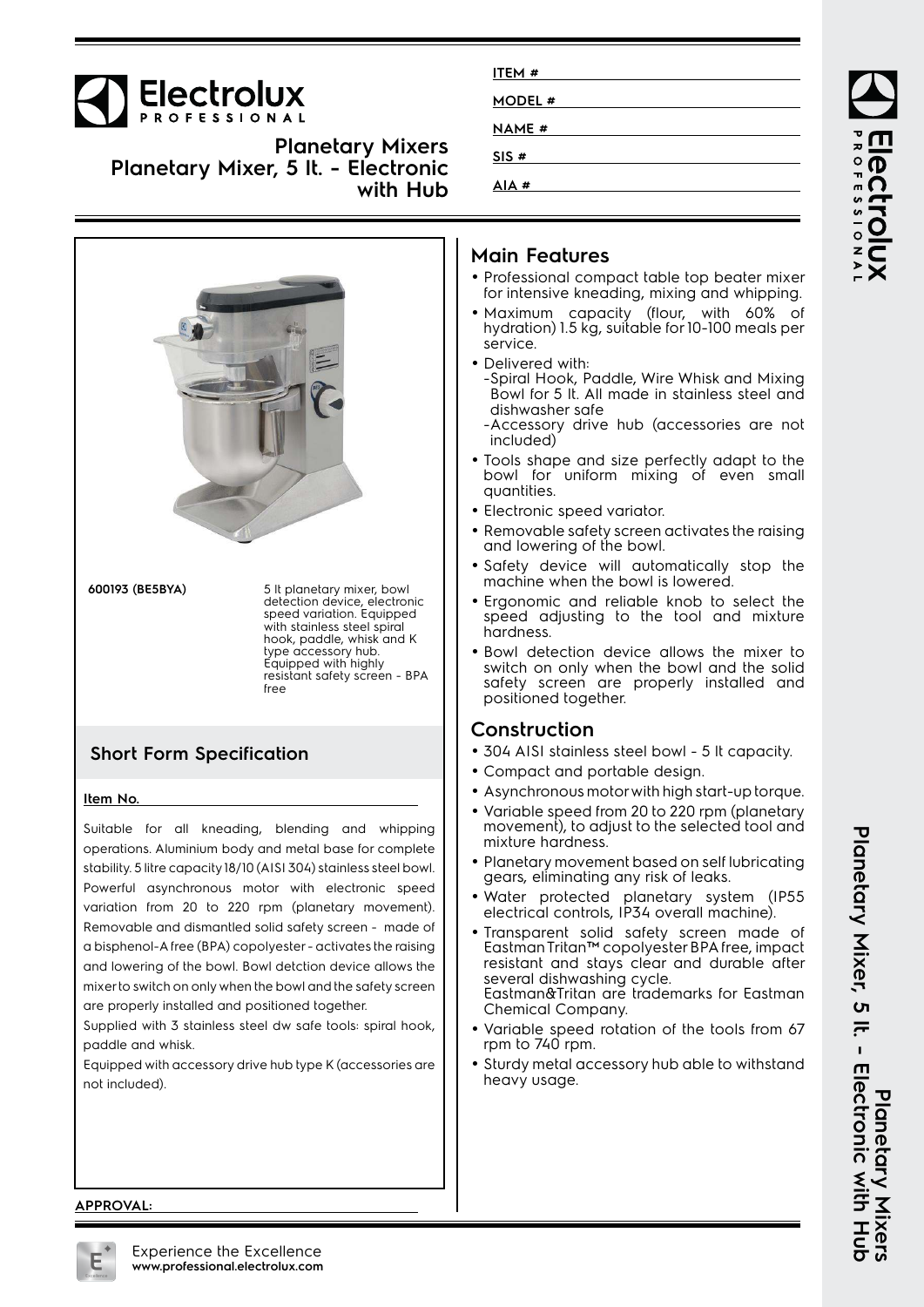

| <b>Planetary Mixers</b>             |  |
|-------------------------------------|--|
| Planetary Mixer, 5 lt. - Electronic |  |
| with Hub                            |  |

| <b>Included Accessories</b>                                                       |                   |
|-----------------------------------------------------------------------------------|-------------------|
| $\bullet$ 1 of Bowl 5 It for BE5                                                  | PNC 653295        |
| • 1 of Stainless steel paddle 5 lt                                                | PNC 653756        |
| • 1 of Stainless steel whisk 5 lt                                                 | PNC 653757        |
| • 1 of Sainless steel spiral hook 5 It                                            | PNC 653765        |
| <b>Optional Accessories</b>                                                       |                   |
| $\bullet$ 60 mm meatmincer for attachment type<br>K (12 mm square hub) and 1 disc | PNC 653043        |
| • 3 discs (3-4,5-8 mm) for meatmincer                                             | PNC 653044        |
| $\bullet$ Bowl 5 It for BE5                                                       | PNC 653295        |
| • Pasta kit accessory (lasagne 142,5 mm)                                          | PNC 653296        |
| • Pasta kit accessory (spaghetti 2 mm)                                            | PNC 653298        |
| • Pasta kit (lasagne, tagliatelle, tagliolini)                                    | <b>PNC 653300</b> |
| • Stainless steel paddle 5 lt                                                     | PNC 653756        |
| • Stainless steel whisk 5 It                                                      | <b>PNC 653757</b> |
| • Sainless steel spiral hook 5 It                                                 | PNC 653765        |
| • Closed splash guard for BE5/8 with<br>accessory hub                             | PNC 653782<br>❏   |

accessory hub